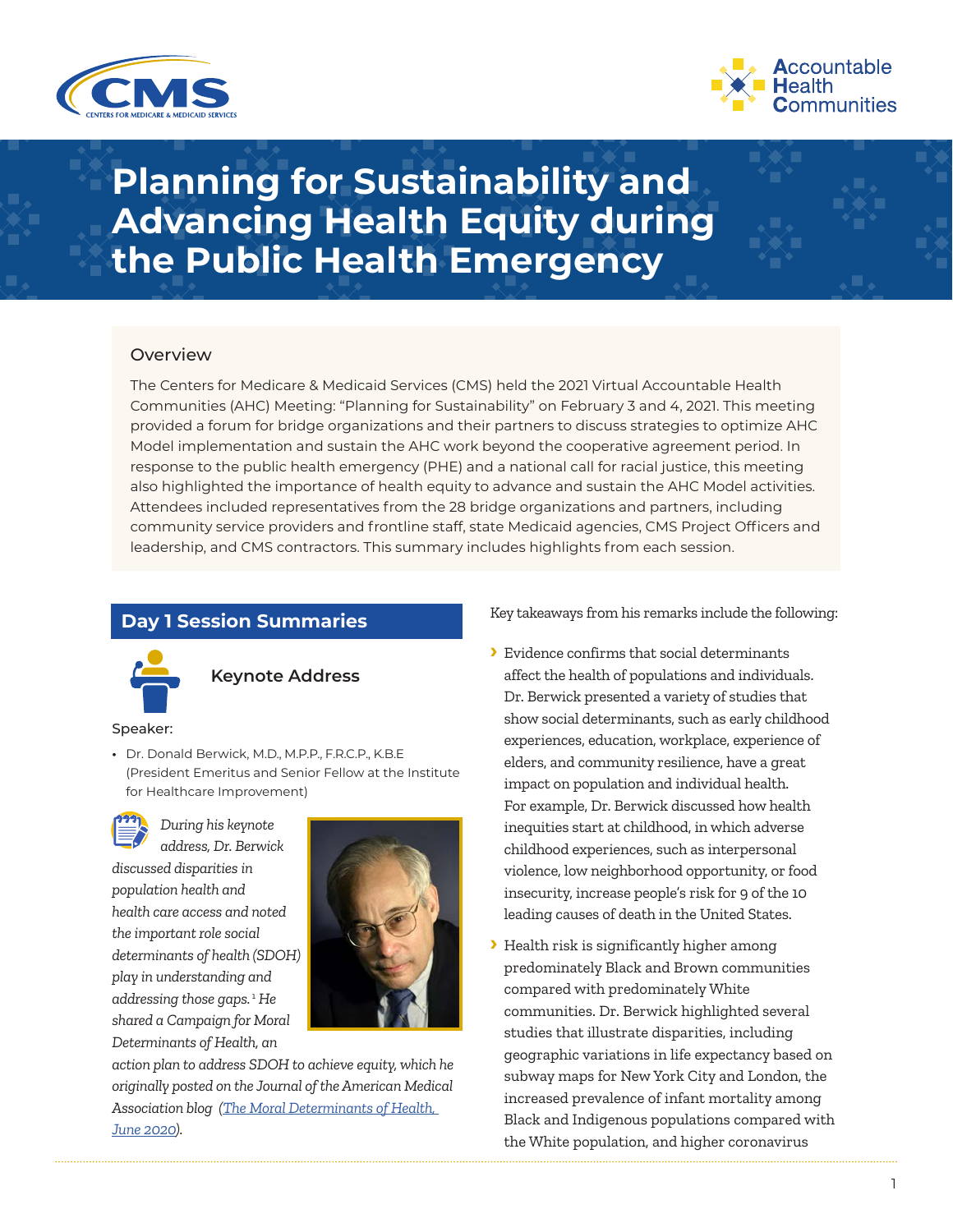disease 2019 mortality rates among Black and Brown populations compared with the White population.

**›** The PHE put racial inequities in U.S. health care and social systems in the spotlight, compelling a campaign to address the "moral determinants of health." Dr. Berwick outlined seven action steps necessary to achieve health equity in the United States. The action steps include advocating for and supporting policies that recognize health care as a human right, reforming the criminal justice system, and ending hunger and homelessness, among others.

Dr. Berwick closed by highlighting the AHC Model's role in shifting communities' focus to addressing disparities in SDOH. Through the AHC Model, bridge organizations and their partners invest in resolving health-related social needs by reallocating resources from a health care system that just acts as a "repair shop" to a population health system that addresses the core sources of health disparities.



# **Promoting Health Equity through AHC and Beyond**

### Speakers:

- **•** Rishi Manchanda, M.D., M.P.H. (HealthBegins)
- **•** Sadena Thevarajah, J.D. (HealthBegins)
- **•** Ellie Zuehlke, M.P.H. (Allina Health)
- **•** Dan Behrens, M.H.A. (Allina Health)
- **•** Vivian Anugwom (Allina Health)

[Social determinants] absolutely affect health and well being far bigger than anything we do in healthcare. If we keep running only the repair shop, we will not be a healthy society.

–*Dr. Berwick*

. . . . . . . . . . . . . . . . . . . .



*In this session, HealthBegins discussed the need to address health equity at individual, community, and societal levels. Allina Health, an AHC awardee, described its work moving from awareness to action to reduce racial disparities in AHC Model screening, which is part of its system-level approach to addressing health equity. Attendees also learned about the Greensboro Housing Coalition's multisector collaboration to advance health equity. In light of the ongoing PHE and the national movement to address structural racism, this session underscored the importance of advancing health equity to implement and sustain AHC Model activities using a multilevel approach.*

HealthBegins defined key terms to differentiate three important concepts:

- **› Structural determinants of health** refer to the societal-level structural mechanisms that shape social hierarchy and gradients, such as climate, societal norms, macroeconomic, social, and health policies. **Social determinants of health** are underlying community-level social, economic, and physical conditions in which people are born, grow, live, work, and age. **Social needs** are individual-level material resources and psychosocial circumstances required for longterm physical and mental health and well-being.
- **›** Addressing SDOH alone is not sufficient for moving the needle on racial equity; it requires a commitment to improve the distribution of power and resources. Race is a social and political construct, not a biological one; racial equity focuses on racism, not race.

To share a community perspective on health equity, HealthBegins presented the Greensboro Housing Coalition's approach to addressing health equity, which brings together stakeholders across clinical and social sectors—a large health system, a neighborhood housing coalition, a university, and local government—to promote healthy living spaces. The Greensboro Housing Coalition draws on its partners' expertise to determine what it requires to advance equity and align its respective goals to address the health and well-being of the community.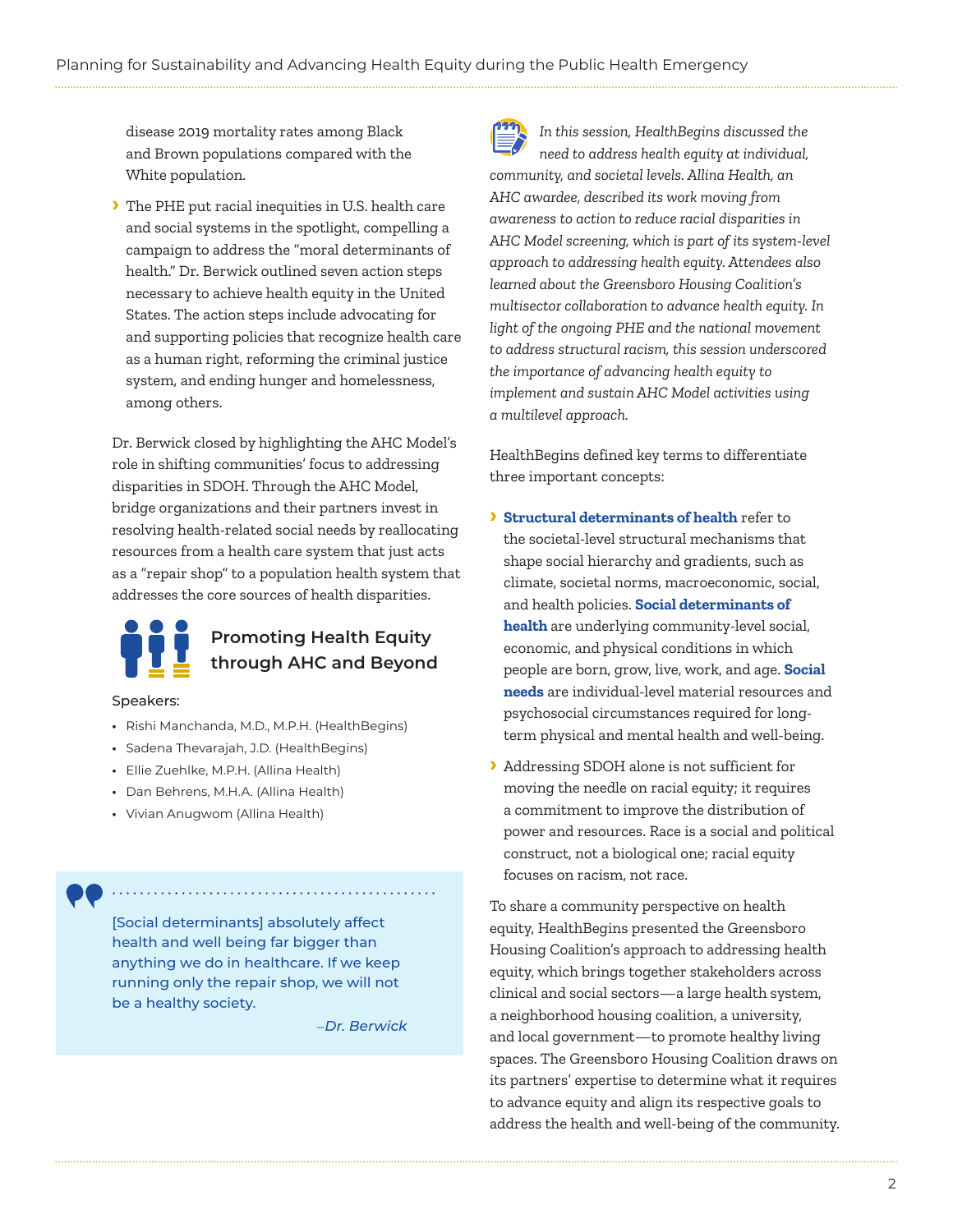**Ellie Zuehlke, Dan Behrens,** and **Vivian Anugwom**  showed a [video](https://players.brightcove.net/pages/v1/index.html?accountId=48346509001&playerId=default&videoId=6203592074001&autoplay=true) highlighting Allina Health's ongoing work to address structural racism and promote community recovery. To detect and reduce disparities in AHC screenings, Allina tracks offers to screen beneficiaries by race and established an organization-wide AHC equity team to ensure data transparency and to raise awareness among clinical delivery site staff of racial and ethnic disparities in AHC screening. The AHC equity team helped Allina Health significantly reduce disparities in screening among African Americans, Hispanics, and Somalis.

Allina's multipronged approach to embedding health equity across its system includes using health and health care disparity data to identify opportunities for addressing health disparities. It also includes increasing communication and transparency with staff and the community about the AHC data to inform its work and discuss the ongoing efforts to address health equity. To maintain accountability across the organization, Allina created a health equity scorecard that enables the organization to track progress on its equity goals.

We pledge to learn from, listen to, and move forward to help make the systemic changes which will bring about healing, wellness, and justice to our community. –*Allina Health*

Allina co-develops solutions with beneficiaries, staff, and community members by using its community health needs assessment findings to engage in collaborative goal setting. It also builds capacity among staff by developing trainings on topics such as addressing unconscious bias in patient care. Allina developed tools for leaders to understand the financial value of addressing health disparities for sustainability using the AHC data.

HealthBegins summarized four actionable steps that bridge organizations can implement to advance health equity, including (1) **taking coordinated steps** to improve the health of individuals, communities, and societies; (2) **advancing health equity and racial justice** at all levels; (3) **pursuing an inter-departmental and cross-sector approach** to integrate, align, and redesign services, systems, policies, and structures; and (4) **continuing to ask themselves** how their organization can advance health equity at the population, community, and societal levels.



### Speakers:

- **•** Alek Shybut, M.P.H. (CMS Project Officer)
- **•** Natalia Barolín, B.A., B.S.N., R.N. (CMS Project Officer)

*During this panel session, CMS shared updates on the AHC Model, including (1) model-wide progress toward screening and navigation milestones and healthrelated social needs (HRSNs) resolution statuses through November 2020, (2) demographics of beneficiaries who were screened and navigated as of November 2020, (3) CMS priorities for program monitoring for Year 5 of model implementation, and (4) guidance on managing Year 5 of the AHC Model cooperative agreement.*

**Alek Shybut** provided an overview of bridge organizations' model-to-date performance on screening and navigation milestones, noting the effects of the PHE on screening and an increase in beneficiaries who accepted navigation compared with the prior year. He also shared available demographic data of beneficiaries who participated in screening and navigation.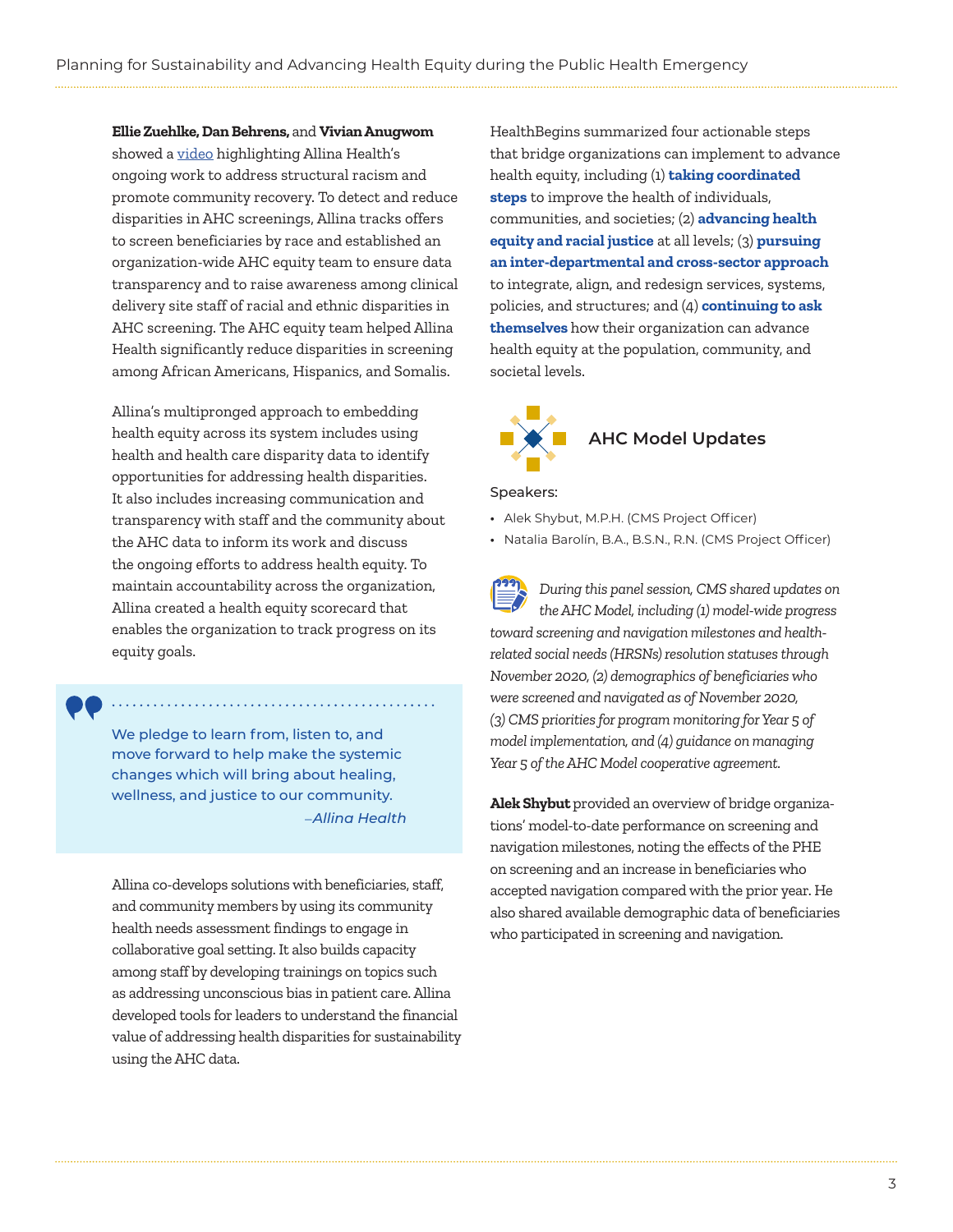CMS announced that program monitoring in the year ahead will focus on three areas:



**1.** Monitoring progress towards increased enrollment in the AHC Model;

**2.** Encouraging ongoing data error corrections and improvements, especially for Medicare and Medicaid IDs, needs left 'In Progress', and navigation case date for Non-CMS Data System users; and



**3.** Enhancing the Monthly Monitoring Reports, including the recent demographic data as well as upcoming new indicators and metrics.

**Natalia Barolín** reviewed CMS' approved PHE flexibilities. CMS extended the timeframes for (1) pre-visit screening (from five days to up to two weeks before the visit), (2) post-visit screening (from five days to one year), and (3) navigation follow-up and initiation (from five days to up to two weeks post-screening). In addition, CMS allowed pre- and post-visit screening for all types of clinical visit and eliminated the 10 percent maximum.

CMS announced the following guidance for the remainder of the funding period:

- **›** CMS will continue the PHE flexibilities through the remainder of the AHC Model.
- **›** Screening and referral activities will extend to January 21, 2022 (Year 5, Quarter 3), giving bridge organizations through April 30, 2022 to work on navigation cases.
- **›** CMS is streamlining and revising expected documentation for the end of Year 5.



# **Sustaining AHC Model Activities through Actionable Data and Collaborative Partnerships**

## Speakers:

- **•** Alissa Beers, M.H.C. (Center for Health Care Strategies)
- **•** Ben Miladin, M.S.W. (United Way of Greater Cleveland)
- **•** Jenn Kons, M.P.A. (United Way of Greater Cleveland)

*In this interactive session, United Way of Greater Cleveland (UWGC), an AHC awardee, presented strategies for leveraging the Collaborative Approach to Public Goods Investment (CAPGI) model to advance community partnerships and collaborate with other stakeholders to sustain screening and navigation activities beyond the cooperative agreement. In addition, bridge organizations met in small groups alongside their community and state partners to reflect on their strategic priorities and explore approaches for establishing a shared vision to identify near- and longterm plans for sustaining AHC Model activities.* 

**Ben Miladin** and **Jenn Kons** presented UWGC's advisory board's efforts to address the funding disparities between health care and social services in its community through the CAPGI model. The CAPGI model aims to reduce the barriers to upstream investment in social services that stem from competition by creating a cost-sharing investment approach among hospital systems and health plans. This approach minimizes the perception of a "free rider" problem because of frequent changes in health plan enrollment or hospital system use among beneficiaries. UWGC builds trust among its members by serving as the "broker" for the CAPGI model in Cleveland and a neutral repository for confidential information among competitors. The presenters emphasized the importance of characterizing investments in the CAPGI model as sound business investments and not charitable donations. To learn more about the CAPGI model, visit [https://capgi.urban.org/.](https://capgi.urban.org/)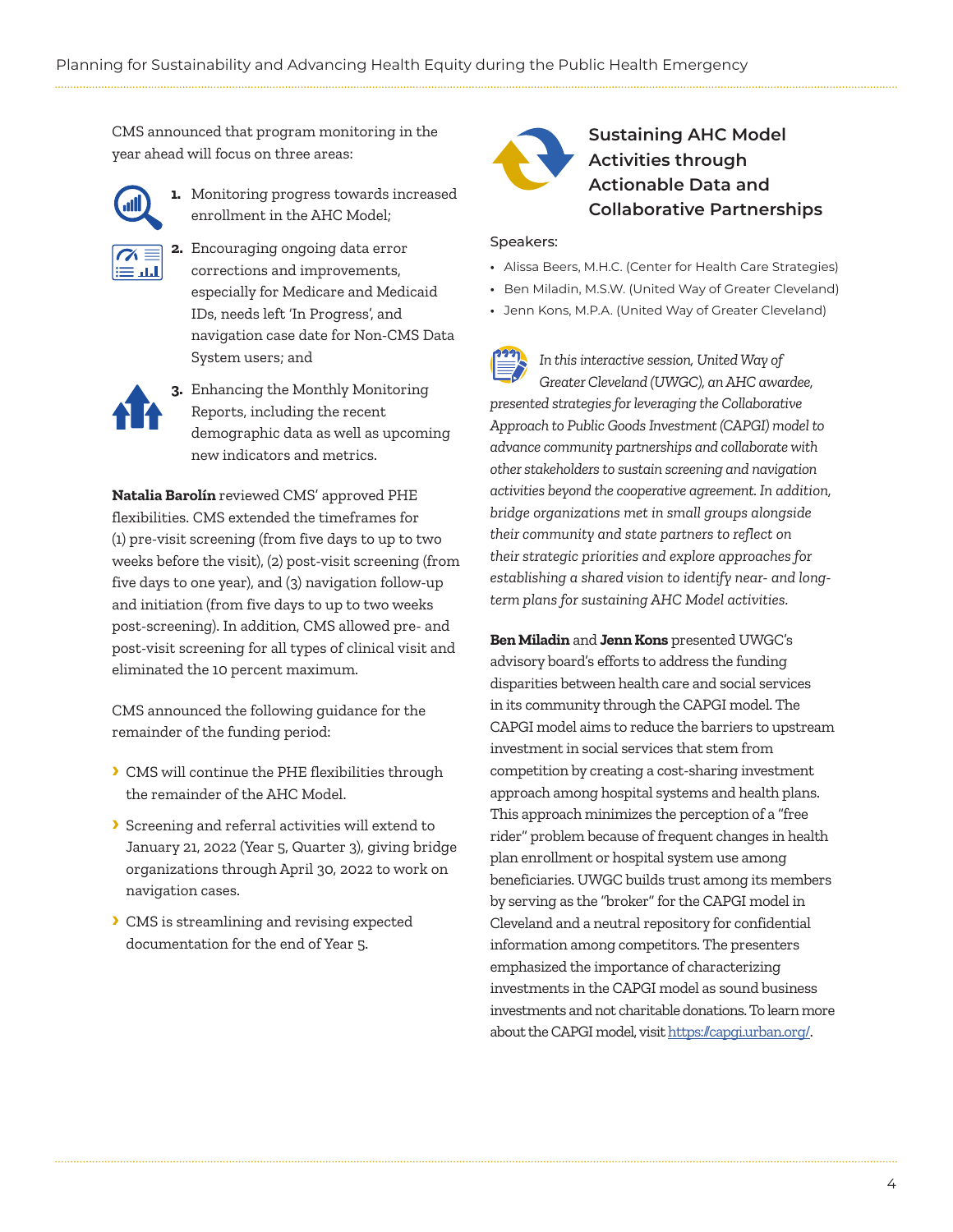**Key takeaways from the small-group breakout sessions include the following:**

#### **Strategies for aligning financial incentives with AHC Model activities**

- Use AHC data to demonstrate the effectiveness and financial viability of key AHC Model activities.
- Monetize the value of referral databases such as 2-1-1 service directories.
- Finance social services through insurance plans.

## **Strategies for shifting the organization's culture to focus on addressing HRSNs**

- Encourage buy-in among clinical staff by sharing data that show the value of sustaining and scaling screening and navigation activities.
- Establish accountability for the work of addressing HRSNs throughout the organization (e.g., by defining goals and metrics).

## **Strategies for leveraging existing partnerships to sustain AHC Model activities**

- Partner with accountable care organizations (ACOs) and Medicaid managed care organizations (MCOs) to fund navigation activities.
- Collect and integrate AHC data on social needs and Medicaid data.

## **Sustaining AHC Model Activities through Actionable Data and Collaborative Partnership Small Group Discussion Whiteboard**

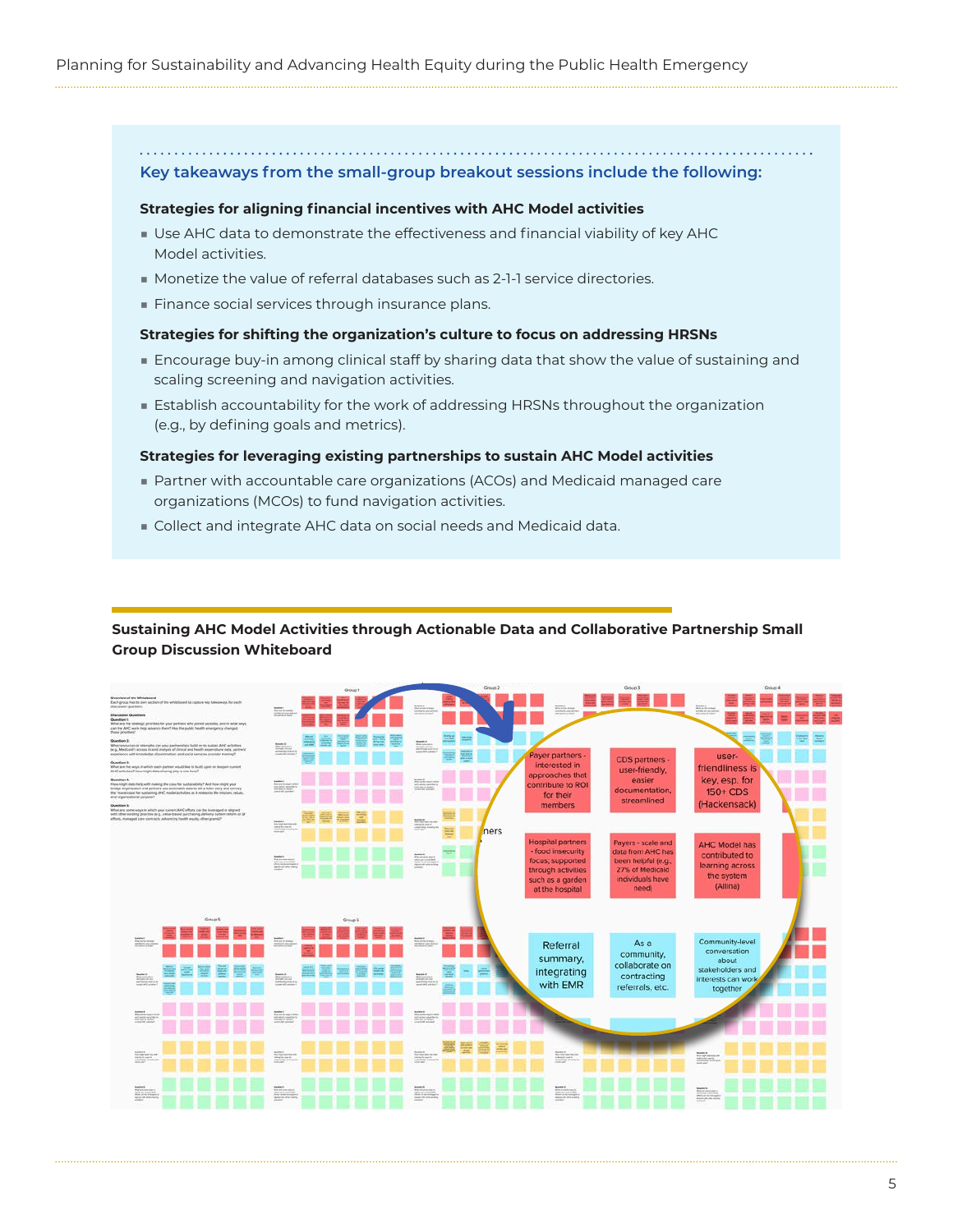# **Day 2 Session Summaries**



**Strengthening Diverse Partnerships and Advancing Advisory Board Activities**

### Facilitators:

- **•** Toni Abrams Weintraub, M.D., M.P.H. (Mathematica)
- **•** Lee-Lee Ellis, Ph.D. (Mathematica)

## Panelists:

- **•** Maureen Kirkwood, M.P.H. (Health Net of West Michigan)
- **•** Michele Childs (Beneficiary and Community Advisor to Health Net of West Michigan's advisory board)
- **•** Kathryn Zapach, M.S.W. (Health Quality Innovators)
- **•** Amory James, C.C.C. (Feed More, community service provider)
- **•** Anne King, M.B.A. (Oregon Health and Science University)
- **•** Chris DeMars, M.P.H. (Oregon Health Authority, state Medicaid agency)

*The AHC awardees in the Alignment Track are required to convene an advisory board to assess and prioritize stakeholder and community needs, prepare gap analysis, and develop a quality improvement plan. Advisory board members include representatives from state Medicaid agencies, local governments, clinical delivery sites, community service payers and providers, and beneficiaries. During this panel discussion, three AHC awardees—Health Net of West Michigan, Health Quality Innovators, and Oregon Health and Science University—and their respective advisory board members discussed strategies for collaborating to support advisory board activities and community alignment in the AHC Model. The session included a group discussion in which attendees explored opportunities to leverage and strengthen their advisory board partnerships to advance sustainability activities.*

Key takeaways from the panel discussion include the following:

**› Maureen Kirkwood** and **Michele Childs** discussed the benefits of empowering community members to contribute their authentic voices and lived

experiences to the advisory board work, including opportunities to identify and address disparities in access to resources.

- **› Kathryn Zapach** and **Amory James** described how their partnership supports the community during the PHE. Health Quality Innovators (HQI) and Feed More managed to keep pace with increased food needs by continuing to use the hunger hotline to connect beneficiaries with the nearest food pantry and collaborate with clinical delivery sites on the referrals to provide services such as home-delivered meals.
- **› Anne King** and **Chris DeMars** described several projects their organizations collaborate on, including creating an HRSN screening metric for Medicaid ACOs, adopting a community information exchange, and providing technical assistance to Medicaid ACOs on identifying and addressing HRSNs.
- **›** Panelists also discussed how the AHC Model and collaboration on their advisory board helps them advance their health equity goals. Although Health Net includes health equity goals in its mission, the community advisors

**During the group discussion, bridge organizations and their advisory board partners described key action steps and strategies to strengthen their partnerships.**

- Feed More's hunger hotline and online [search tool](https://feedmore.org/agency-network/agency-locator/) may be of interest to bridge organizations and other entities interested in creating a statewide effort to address food insecurity.
- Rocky Mountain Health Plans (RMHP) creates formal matches between board members to strengthen the relationships between clinical and community partners. Several of RMHP's clinical delivery sites partner with communitybased organizations to establish food banks within the clinics or serve as a distribution site for rent relief funds.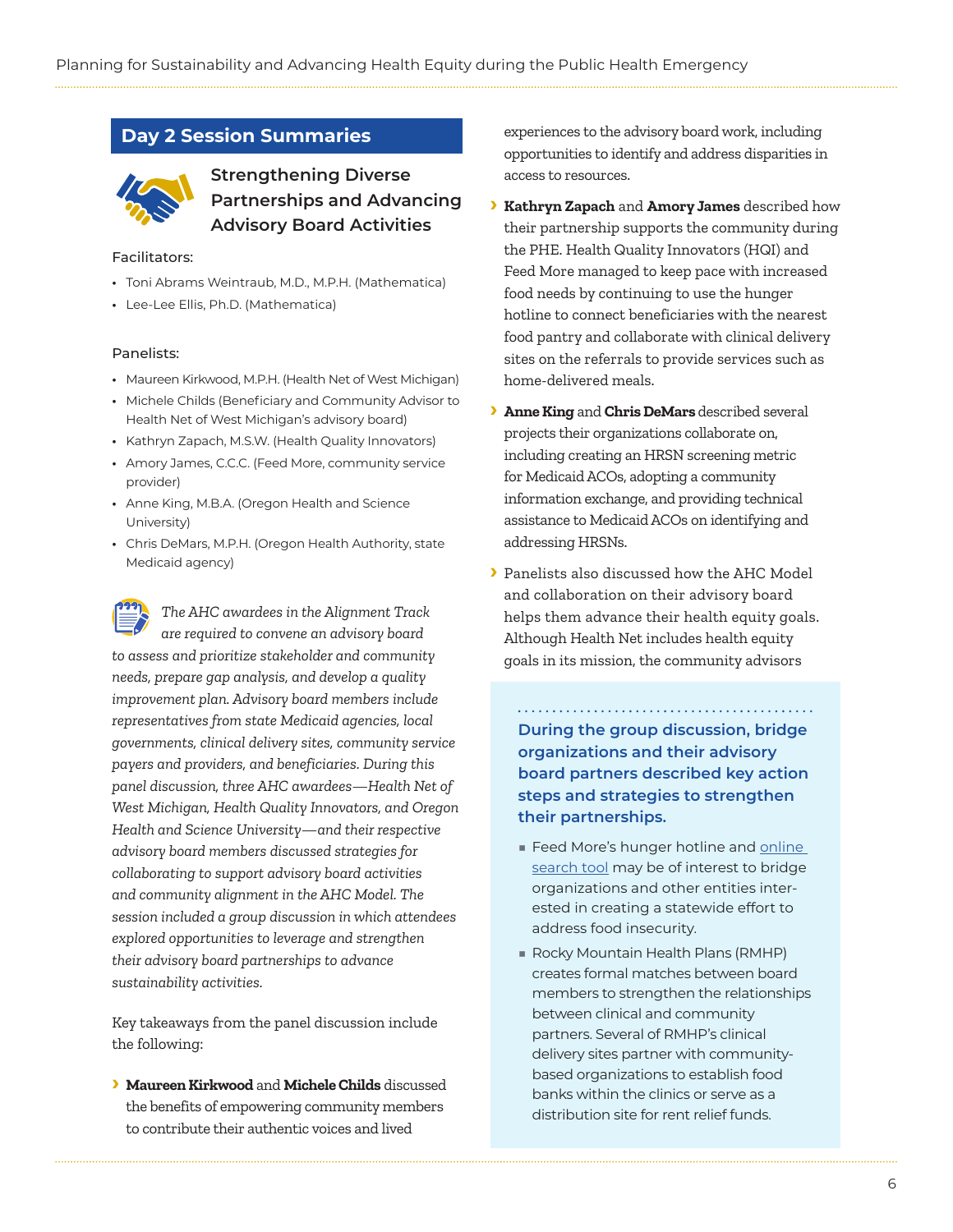help the organization understand and address needs by identifying inequitable systems within the community. Because HQI primarily screens people of color, specifically African Americans, the bridge organization noted that the AHC data shed light on the need to address health disparities in Richmond beyond the AHC Model.

In response to challenges engaging a champion for utility needs on their advisory boards, a member of the University of Kentucky Research Foundation's advisory board suggested that legal services programs could aid low-income clients seeking utility support. Reading Hospital also has a representative from the Pennsylvania Utility Law Project on its advisory board; the project provides information, assistance, and advice about residential utility and energy matters affecting lowincome consumers.



**Insights for AHC Sustainability** 

## Speakers:

- **•** Rivka Friedman, B.A. (CMS)
- **•** Ellen-Marie Whelan, N.P., PhD., F.A.A.N. (CMS, Centers for Medicaid and CHIP Services)
- **•** Linda Highfield, Ph.D., M.S. (University of Texas Health Science Center at Houston)
- **•** Dan Culica, M.D., Ph.D., M.A. (Texas Health and Human Services Commission)

*During this session, CMS representatives described the value-based payment framework that CMS aims to advance and presented opportunities for state Medicaid agencies to promote value-based care and address SDOH. The University of Texas Health Science Center at Houston and Texas Health and Human Services Commission discussed their joint efforts to advance value-based goals for addressing SDOH.* 

**Rivka Friedman** provided an overview of (1) valuebased and alternative payment models within the context of value-based care transformation; (2) shortand long-term quality and cost incentives for alternative payment models and how incentives differ across the care continuum; and (3) levers that could help achieve

quality and cost goals for inpatient and outpatient care, and in the community. The AHC Model includes a key element of alternative payment models in that health care delivery and social service delivery systems are funded and rewarded for coordinating whole-person care. For more information about alternative payment models, please reference the [alternative payment](http://hcp-lan.org/workproducts/apm-framework-onepager.pdf)  [model framework](http://hcp-lan.org/workproducts/apm-framework-onepager.pdf).

**Ellen-Marie Whelan** described two letters from the Centers for Medicaid and CHIP Services that serve as a primer on existing policies available to states to promote investment in whole-person care. The [first](https://www.medicaid.gov/Federal-Policy-Guidance/Downloads/smd20004.pdf)  [letter,](https://www.medicaid.gov/Federal-Policy-Guidance/Downloads/smd20004.pdf) published in September 2020, outlines Medicaid

**Linda Highfield** and **Dan Culica** described how the three Texas-based bridge organizations (University of Texas Health Science Center at Houston, Parkland Center for Clinical Innovations, and CHRISTUS Santa Rosa) collaborate with the state Medicaid agency to identify strategies to sustain AHC activities and address SDOH statewide. These efforts include the following:



Identifying entities that can serve as the "integrator," such as the role that bridge organizations have in the model, in the community as well as understanding the available payment mechanisms to support the infrastructure.



Convening national experts and producing a report that recommends strategies to address one of the milestones on SDOH in the state's Delivery System Reform Incentive Payment Transition Plan.



Establishing the Value-Based Payment and **HIIIIH** Quality Improvement Advisory Committee to promote quality improvement and value-based payment initiatives for Medicaid and provide recommendations to the state legislature. The committee includes stakeholders across the state, including the bridge organizations in Texas.



Developing milestones and goals related to SDOH with the state Medicaid agency that encourage partnerships between MCOs and community-based organizations.

Analyzing the AHC Model data and Medicaid claims and utilization data to assess the relationship between HRSNs and health outcomes. For example, Parkland Center for Clinical Innovations found a correlation between food needs and diagnoses of hypertension or diabetes among its beneficiaries.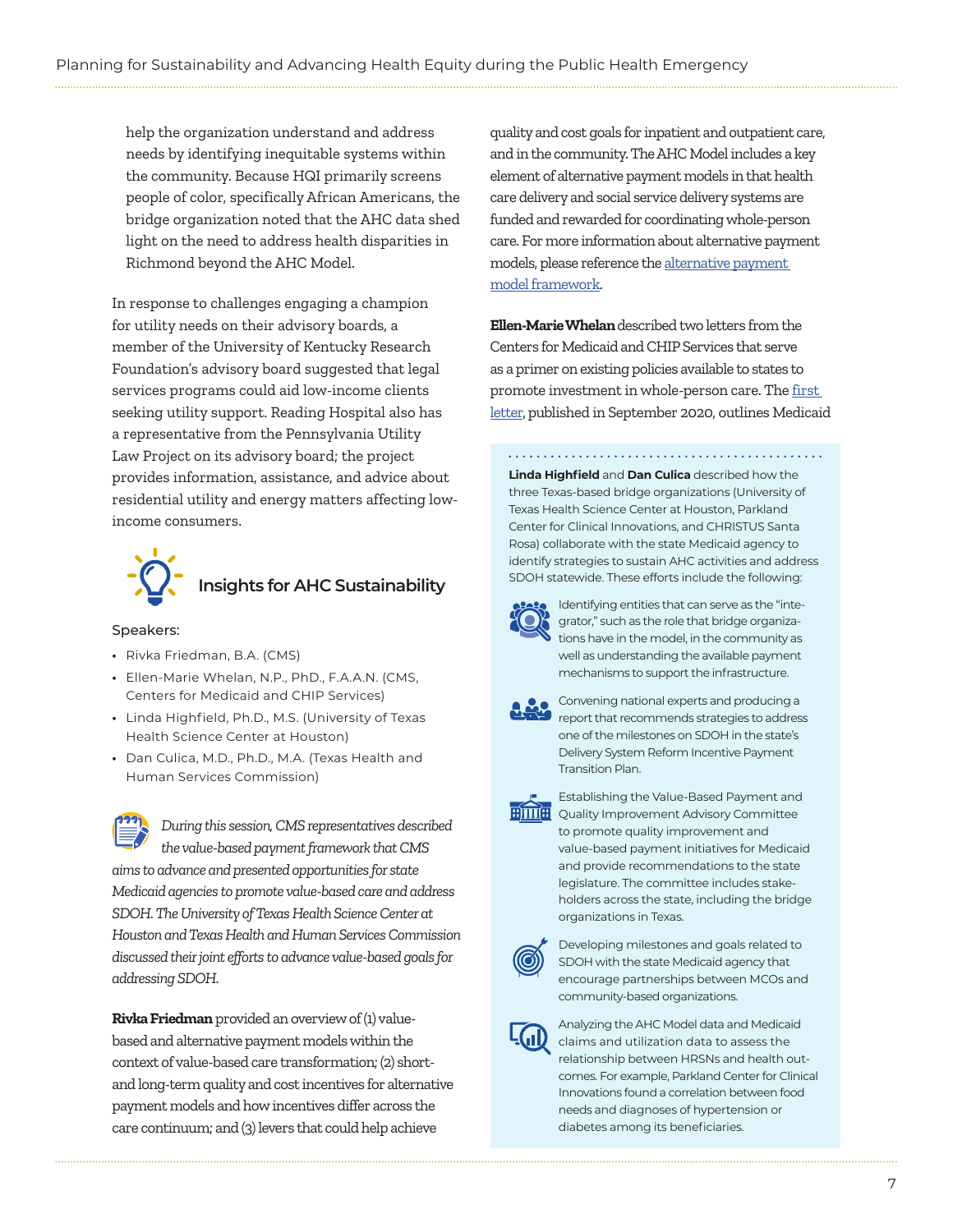authorities that states can use to promote value-based care. The [second letter,](https://www.medicaid.gov/federal-policy-guidance/downloads/sho21001.pdf) published in January 2021, outlines Medicaid authorities that states can use to help address SDOH. Dr. Whelan also shared strategies for AHC bridge organizations to connect with their state Medicaid agencies by (1) sharing successes and lessons learned from the AHC Model, using model data and the Transformed Medicaid Statistical Information System data (i.e., Medicaid data), and (2) leveraging the state Medicaid agency's strategy plan to discuss how the AHC bridge organizations' efforts complement the agency's priorities.



# **Promoting Staff Retention and Wellness to Advance Milestones and Sustainability Initiatives**

#### Speakers:

- **•** Anna Spencer, M.P.H. (Center for Health Care Strategies)
- **•** Meryl Schulman, M.P.H. (Center for Health Care Strategies)
- **•** Andrew Katz, M.S.W. (Camden Coalition of Healthcare Partners)
- **•** Marisol Velazquez (Camden Coalition of Healthcare Partners)



*During this session, the Center for Health Care Strategies and the Camden Coalition of Healthcare Partners, an AHC awardee, shared opportunities to embed trauma-informed practices to support staff and improve staff wellness and retention. Attendees participated in small group discussions about staff retention challenges and opportunities for workforce development to support sustainability.*

**Meryl Schulman** highlighted the impact of chronic stress on health care workers, including lower quality of care, provider burnout, and higher staff turnover. To support staff and organizations experiencing chronic stress, she shared strategies identified in two national initiatives to integrate trauma-informed approaches into organizational policy and practice. These strategies include offering individual wellness activities (e.g., yoga, meditation, and "mindful minutes" during team huddles), providing education to build awareness, and promoting organizational policies that support work/life balance.



# **Word Cloud of the Top Barriers to Staff Retention during the 2020 Public Health Emergency**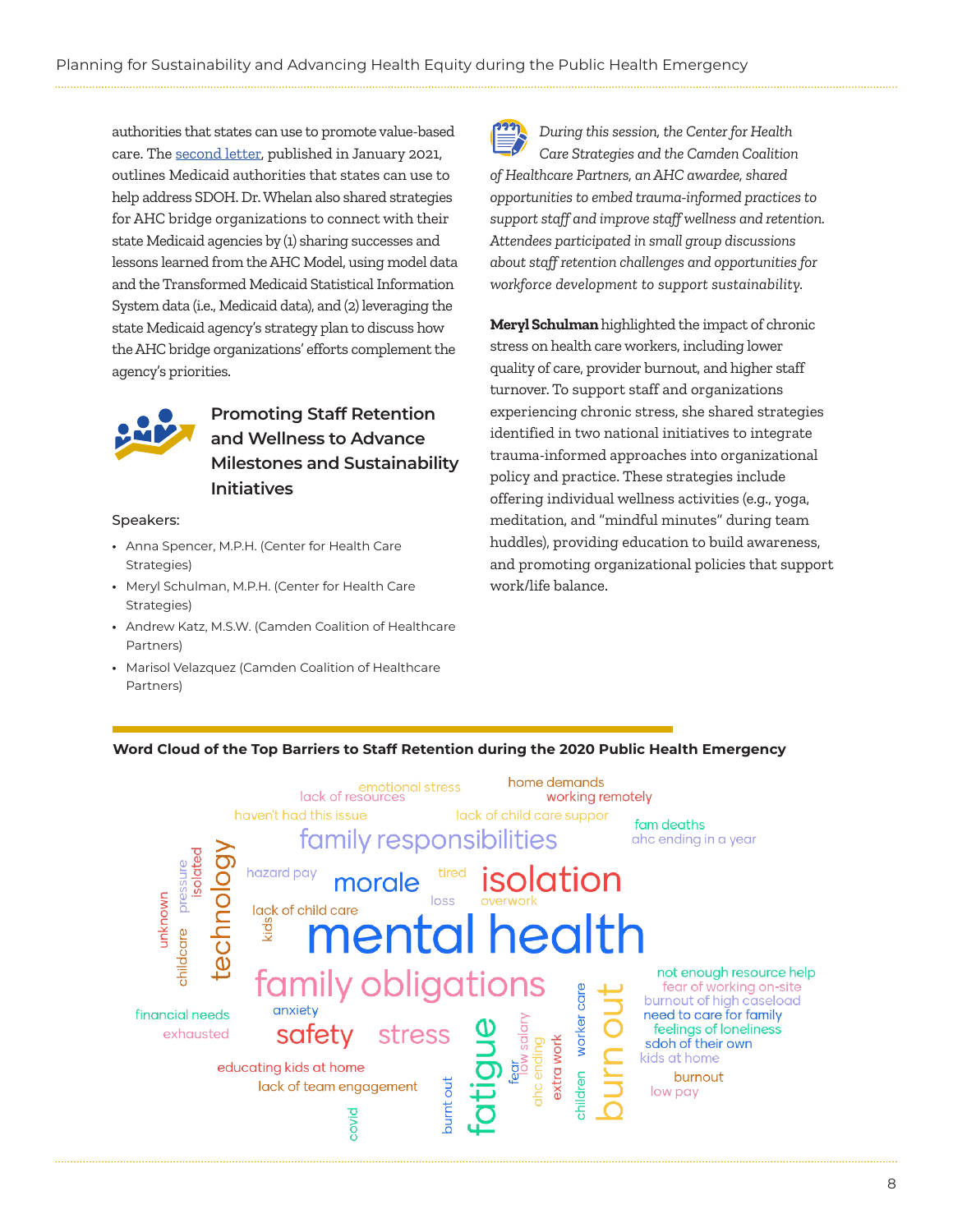<span id="page-8-0"></span>**Andrew Katz** and **Marisol Velazquez** shared how the Camden Coalition of Healthcare Partners integrates trauma-informed approaches at the organizational and individual levels. For example, Camden Coalition's Diversity, Equity, and Inclusion committee regularly hosts activities such as speaker series, lunch and learns, and table talks for staff to engage one another. Having a consistent structure in place allows the organization to address trauma in a productive way and for staff to continue to work comfortably and be mindful of other cultural backgrounds in their workplace.

Camden Coalition staff actively engage in the organization's annual strategic planning process to share ideas and concerns. Camden Coalition uses several strategies to support the AHC Model staff during the PHE, such as replacing "water cooler" conversations with Google chats and transitioned team huddles from in-person to virtual, in which staff members take turns leading discussions on topics of their choice.

# **Small group discussions highlighted key strategies attendees plan to take back to their organizations:**

- Engage staff in using employee assistance programs to seek resources to support mental health and wellness.
- Highlight the importance of "caring for the caregivers" and supporting supervisors whose caretaker role for their staff might have expanded because of the PHE.
- Create a safe space for sharing and providing an opportunity for fun to improve staff wellness.



# **Closing Remarks**

#### Speaker:

**•** Kate Abowd Johnson, Ph.D. (CMS, Acting Deputy Division Director)

Kate Abowd Johnson expressed her gratitude for the opportunity to meet virtually and highlighted core themes that stood out from the sessions: health equity, partnership, and resilience. Dr. Johnson applauded AHC Model awardees' service to their communities' vulnerable populations and noted that identifying and addressing individuals' needs equitably must be intentional.

In addition, she acknowledged the strength of bridge organizations' partnerships, which will be critical to sustaining SDOH work beyond the AHC Model. Dr. Johnson closed by restating the unique duality of the moment: the PHE exposed systemic inequity and accelerated action toward closing the gaps. She commended awardees for their hopefulness and resilience in the face of personal and operational challenges and the disparities exposed by the PHE.

# **Endnote**

<sup>1</sup> Dr. Berwick cited the following works during the keynote, including the Office of the California Surgeon General's [Roadmap for Resilience: The California Surgeon General's](https://osg.ca.gov/sg-report/)  [Report on Adverse Childhood Experiences, Toxic Stress,](https://osg.ca.gov/sg-report/)  [and Health](https://osg.ca.gov/sg-report/), Health Affairs' [Racial and Ethnic Inequities in](https://www.healthaffairs.org/doi/10.1377/hlthaff.2020.00735#:~:text=Using%20the%20Child%20Opportunity%20Index,metropolitan%20areas%20in%20the%20US)  [Children's Neighborhoods: Evidence from the New Child](https://www.healthaffairs.org/doi/10.1377/hlthaff.2020.00735#:~:text=Using%20the%20Child%20Opportunity%20Index,metropolitan%20areas%20in%20the%20US)  [Opportunity Index 2.0,](https://www.healthaffairs.org/doi/10.1377/hlthaff.2020.00735#:~:text=Using%20the%20Child%20Opportunity%20Index,metropolitan%20areas%20in%20the%20US) [an article](https://ajph.aphapublications.org/doi/pdf/10.2105/AJPH.2018.304801) in the *American Journal of Public Health,* an analysis conducted by the Office of National Statistics, and the book, *The Health Gap: The Challenge of an Unequal World by Michael Marmot.* 

**Acknowledgements:** This summary was prepared on behalf of the Centers for Medicare & Medicaid Services by Risa Nakajima, Lee-Lee Ellis, Mario Gruszczynski, Kelsey Cowen, and Jeff Forman of Mathematica under the AHC Model Implementation, Learning System, Technical Assistance, and Monitoring.